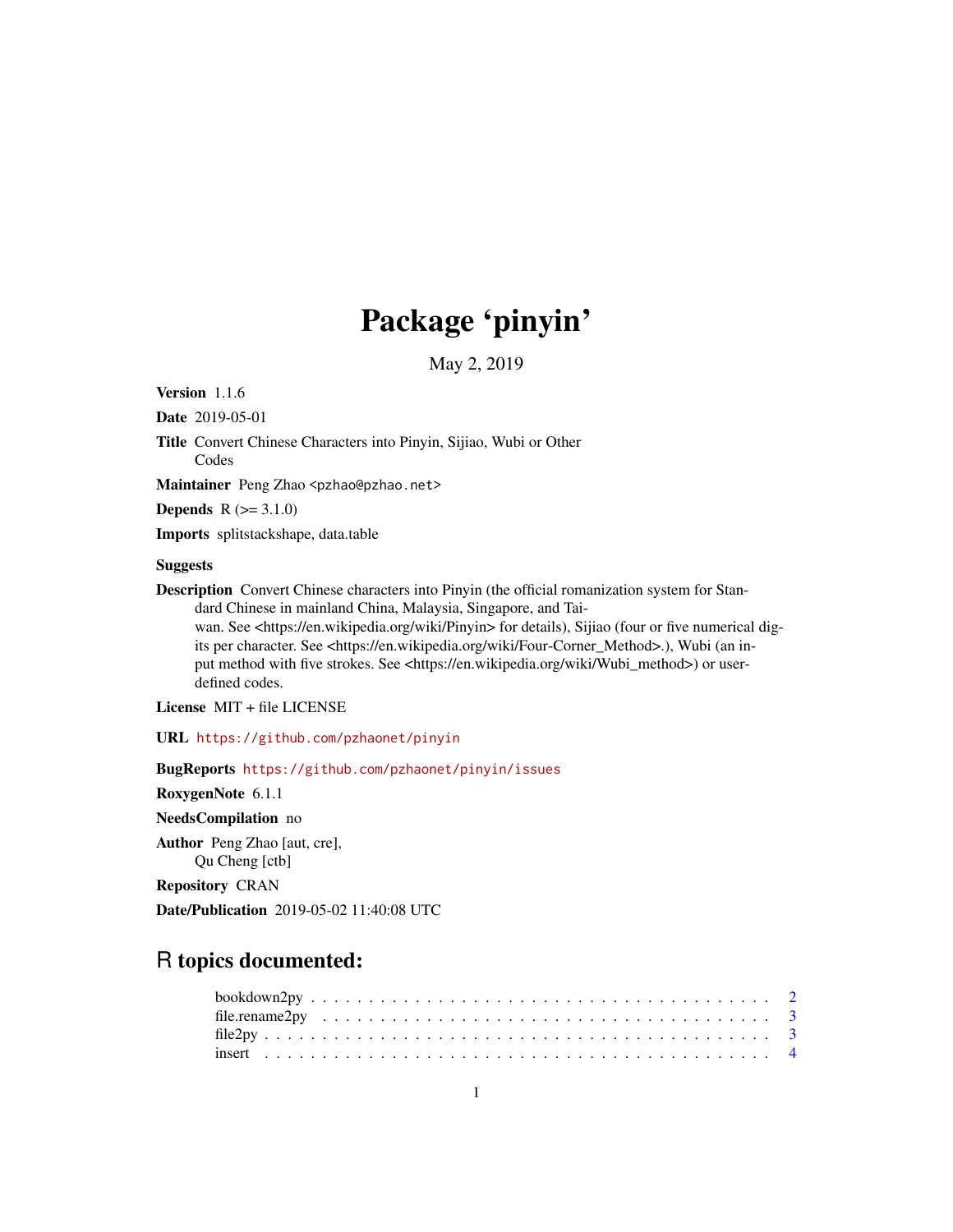## <span id="page-1-0"></span>2 bookdown2py

#### **Index** [8](#page-7-0) **8**

bookdown2py *Convert the Chinese headers of bookdown .Rmd files into Pinyin*

## Description

Convert the Chinese headers of bookdown .Rmd files into Pinyin

#### Usage

bookdown2py(folder = "py", remove\_curly\_bracket = TRUE, other\_replace = NULL, dic = NA)

## Arguments

| folder               | character. The folder in which the files are to be converted.                                         |  |  |  |  |  |  |  |  |
|----------------------|-------------------------------------------------------------------------------------------------------|--|--|--|--|--|--|--|--|
| remove_curly_bracket |                                                                                                       |  |  |  |  |  |  |  |  |
|                      | logical. Whether to remove existing curly brackets in the headers.                                    |  |  |  |  |  |  |  |  |
| other_replace        | NULL or character. Define how to convert non-Chinese characters in mychar.<br>NULL means 'let it be'. |  |  |  |  |  |  |  |  |
| dic                  | See help(pinzin).                                                                                     |  |  |  |  |  |  |  |  |

#### Value

new .Rmd files with Pinyin headers.

## Examples

 $bookdown2py(dic = NA)$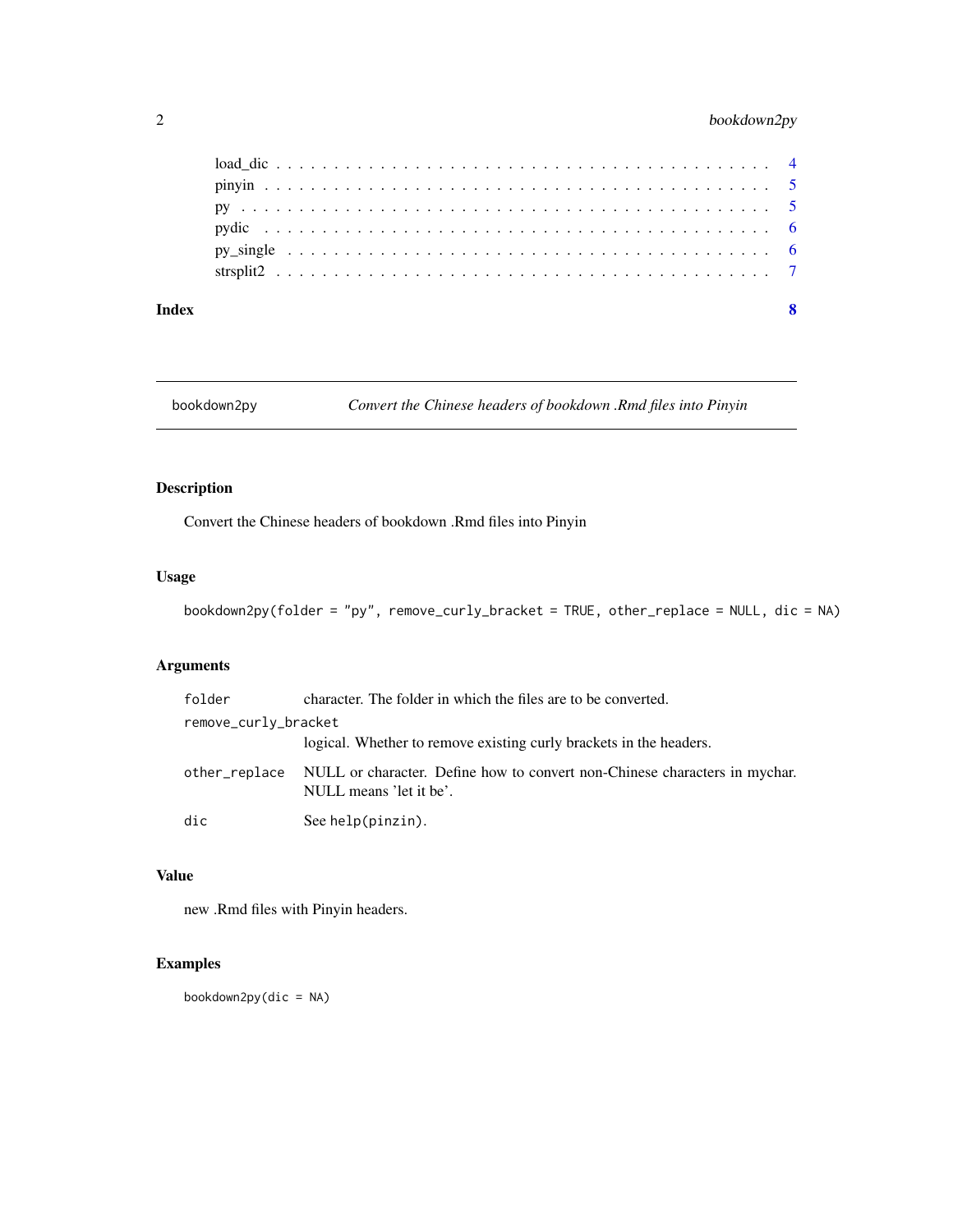<span id="page-2-0"></span>

#### Description

Rename files according to a given dictionary

## Usage

```
file.rename2py(folder = "py", dic = NA)
```
## Arguments

| folder | character. The folder in which the files are to be renamed. |
|--------|-------------------------------------------------------------|
| dic    | See help(pinyin).                                           |

#### Value

files with new names.

## Examples

file.rename2py(dic = NA)

| file2py | Convert the characters in an entire files according to a given dictio- |
|---------|------------------------------------------------------------------------|
|         | narv                                                                   |

## Description

Convert the characters in an entire files according to a given dictionary

## Usage

```
file2py(folder = "py", backup = TRUE, sep = " ", other_replace = NULL,
 encoding = "UTF-8", dic = NA)
```
## Arguments

| folder        | character. The folder in which the files are to be converted.                                         |
|---------------|-------------------------------------------------------------------------------------------------------|
| backup        | logical. Whether the original files should be saved as backups.                                       |
| sep           | character. Seperation between the converted pinyin.                                                   |
| other_replace | NULL or character. Define how to convert non-Chinese characters in mychar.<br>NULL means 'let it be'. |
| encoding      | character. The encoding of the input files. 'UTF-8' by default.                                       |
| dic           | See help(pinzin).                                                                                     |
|               |                                                                                                       |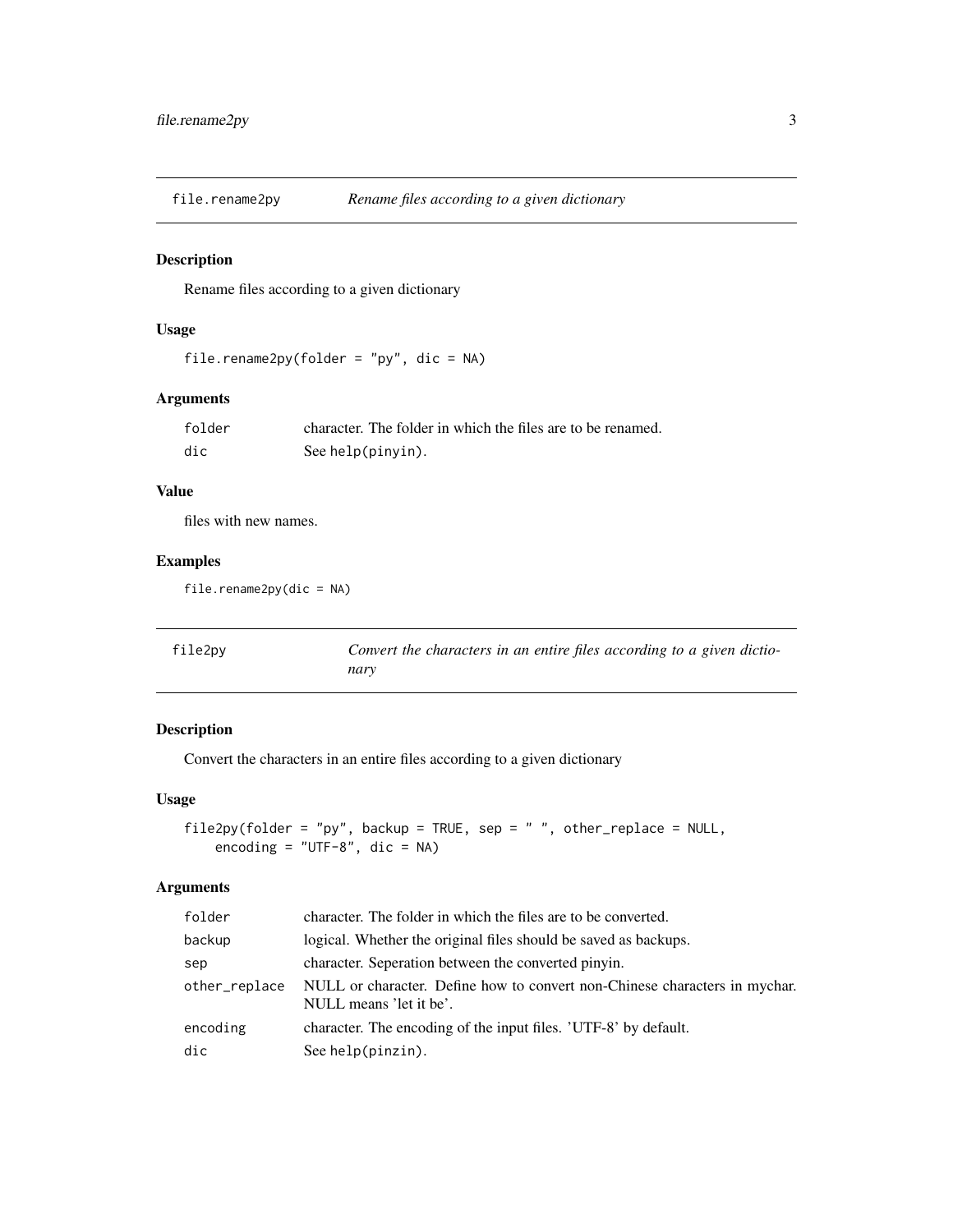## <span id="page-3-0"></span>Value

files converted to Pinyin.

## Examples

file2py(dic = NA)

insert *Title insert a character(s) before all lattin letters in a string*

## Description

Title insert a character(s) before all lattin letters in a string

#### Usage

insert(oldchar, insertchar = ",")

## Arguments

| oldchar    | the old string             |
|------------|----------------------------|
| insertchar | the character(s) to insert |

#### Value

a new string

load\_dic *Load a customized dictionary.*

## Description

Load a customized dictionary.

## Usage

load\_dic(dic\_file = NA, select = 1)

## Arguments

| dic_file | The path of a dictionary file.            |
|----------|-------------------------------------------|
| select   | The option to choose from the dictionary. |

## Value

A dictionary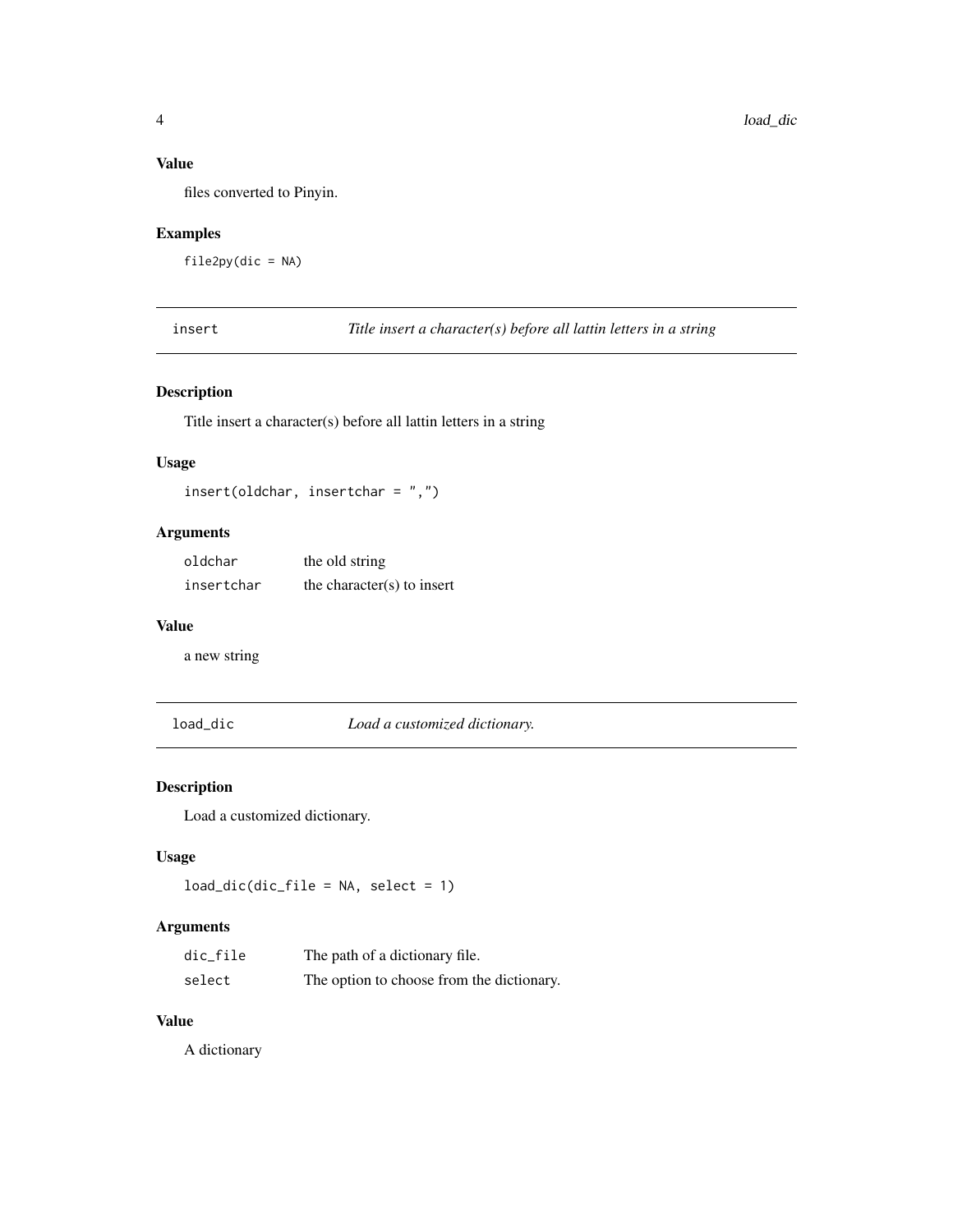#### <span id="page-4-0"></span>pinyin 5

## Examples

load\_dic()

| pinyin                 | Former version of py()                             |
|------------------------|----------------------------------------------------|
| <b>Description</b>     |                                                    |
| Former version of py() |                                                    |
| <b>Usage</b>           |                                                    |
| pinyin()               |                                                    |
| <b>Value</b>           |                                                    |
| a message              |                                                    |
| <b>Examples</b>        |                                                    |
| pinyin()               |                                                    |
| рy                     | Convert strings of Chinese characters into Pinyin. |

## Description

Convert strings of Chinese characters into Pinyin.

## Usage

 $py(char = "", sep = "__", other_replace = NULL, dic = pydic())$ 

## Arguments

| char          | a string vector                                                                                       |
|---------------|-------------------------------------------------------------------------------------------------------|
| sep           | character. Seperation between the converted pinyin.                                                   |
| other_replace | NULL or character. Define how to convert non-Chinese characters in mychar.<br>NULL means 'let it be'. |
| dic           | the preloaded pinyin library using the pylib() function.                                              |

## Value

pinyin of the given Chinese string.

## Examples

 $py(dic = NA)$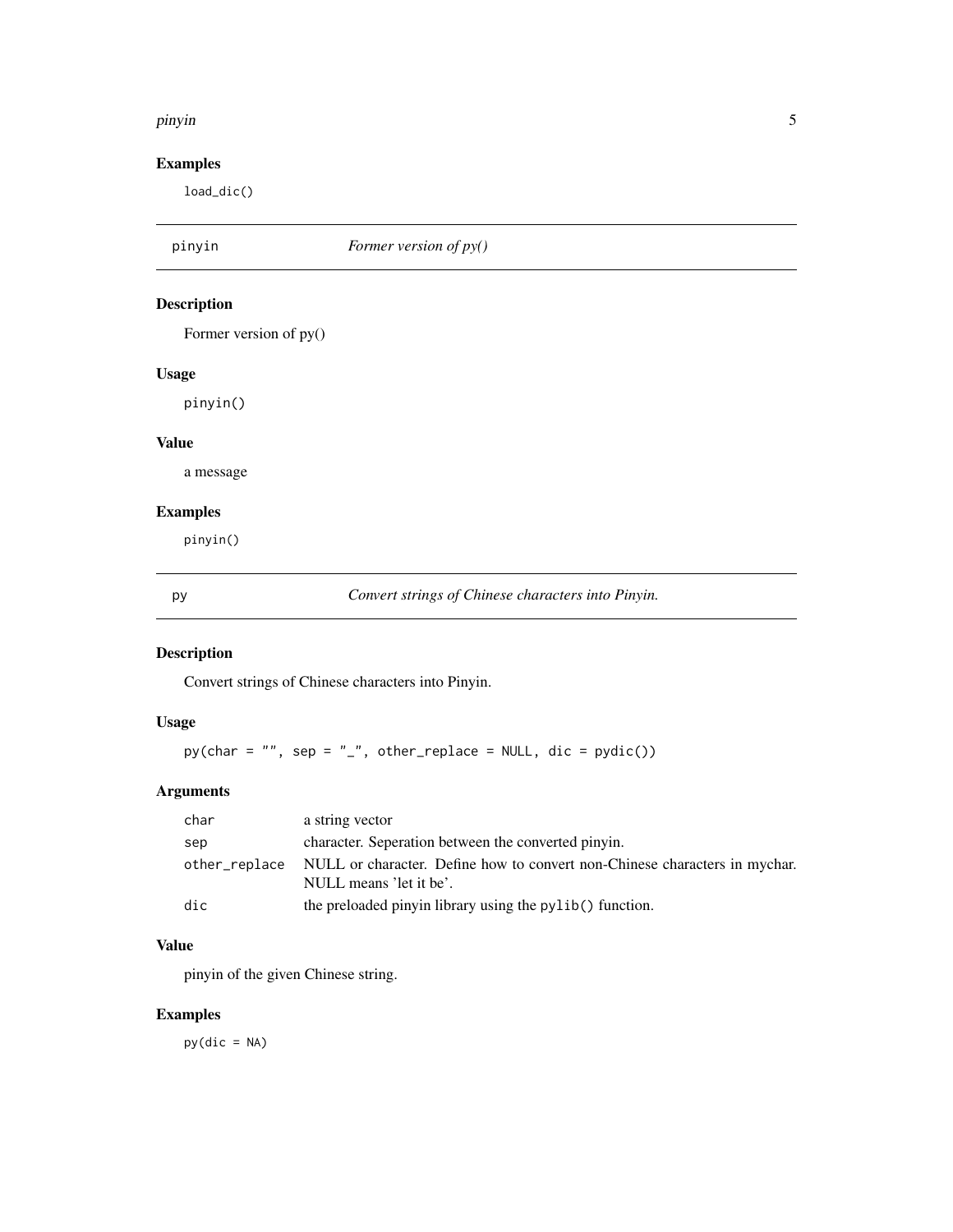<span id="page-5-0"></span>

## Description

Load a Pinyin library

#### Usage

```
pydic(method = c("quanpin", "tone", "toneless"), multi = FALSE,
only_first_letter = FALSE, dic = c("pinyin", "pinyin2"))
```
#### Arguments

| method            | character. The value can be:                                                                                  |  |  |  |  |  |  |
|-------------------|---------------------------------------------------------------------------------------------------------------|--|--|--|--|--|--|
|                   | • 'quanpin', for the standard form of pinyin (tones above letters),                                           |  |  |  |  |  |  |
|                   | • 'tone', for tones expressed with numbers,                                                                   |  |  |  |  |  |  |
|                   | • 'toneless', without tones                                                                                   |  |  |  |  |  |  |
| multi             | logical. Whether display multiple pronounciations of a Chinese character or<br>only the first pronounciation. |  |  |  |  |  |  |
| only_first_letter |                                                                                                               |  |  |  |  |  |  |
|                   | logical. Wheter only the first letter in pinyin.                                                              |  |  |  |  |  |  |
| dic               | character. Choose the dictionary.                                                                             |  |  |  |  |  |  |

#### Value

character. a Pinyin library.

## Examples

pydic()

| Convert a string of Chinese characters into Pinyin.<br>py_single |  |
|------------------------------------------------------------------|--|
|------------------------------------------------------------------|--|

## Description

Convert a string of Chinese characters into Pinyin.

## Usage

```
py\_single(char = "", sep = "__", other\_replace = NULL, dic = pydic())
```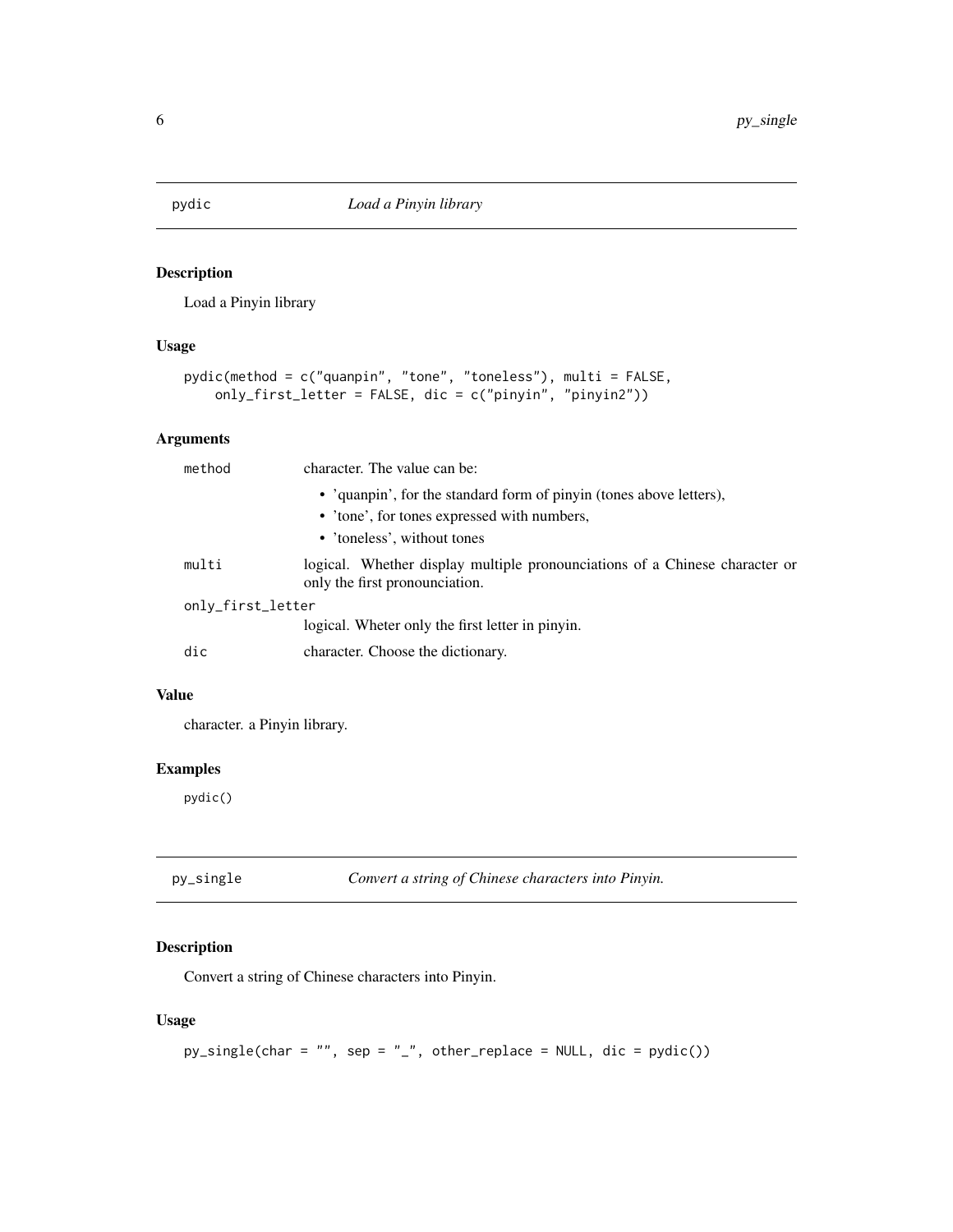#### <span id="page-6-0"></span>strsplit2 7 and 2012 12:00 the strip of the strength of the strength of the strength of the strength of the strength of the strength of the strength of the strength of the strength of the strength of the strength of the st

## Arguments

| char          | character. A Chinese character or string to convert to pinyin                                         |
|---------------|-------------------------------------------------------------------------------------------------------|
| sep           | character. Seperation between the converted pinyin.                                                   |
| other_replace | NULL or character. Define how to convert non-Chinese characters in mychar.<br>NULL means 'let it be'. |
| dic           | the preloaded pinyin library using the pylib() function.                                              |

## Value

pinyin of the given Chinese string.

strsplit2 *split a string and extract the* n*th string*

## Description

split a string and extract the *n*th string

## Usage

strsplit2(x, sep =  $" "$ , nth = 1)

## Arguments

| X   | The string to split               |
|-----|-----------------------------------|
| sep | The separated character           |
| nth | The <i>n</i> th string to extract |

## Value

a new string